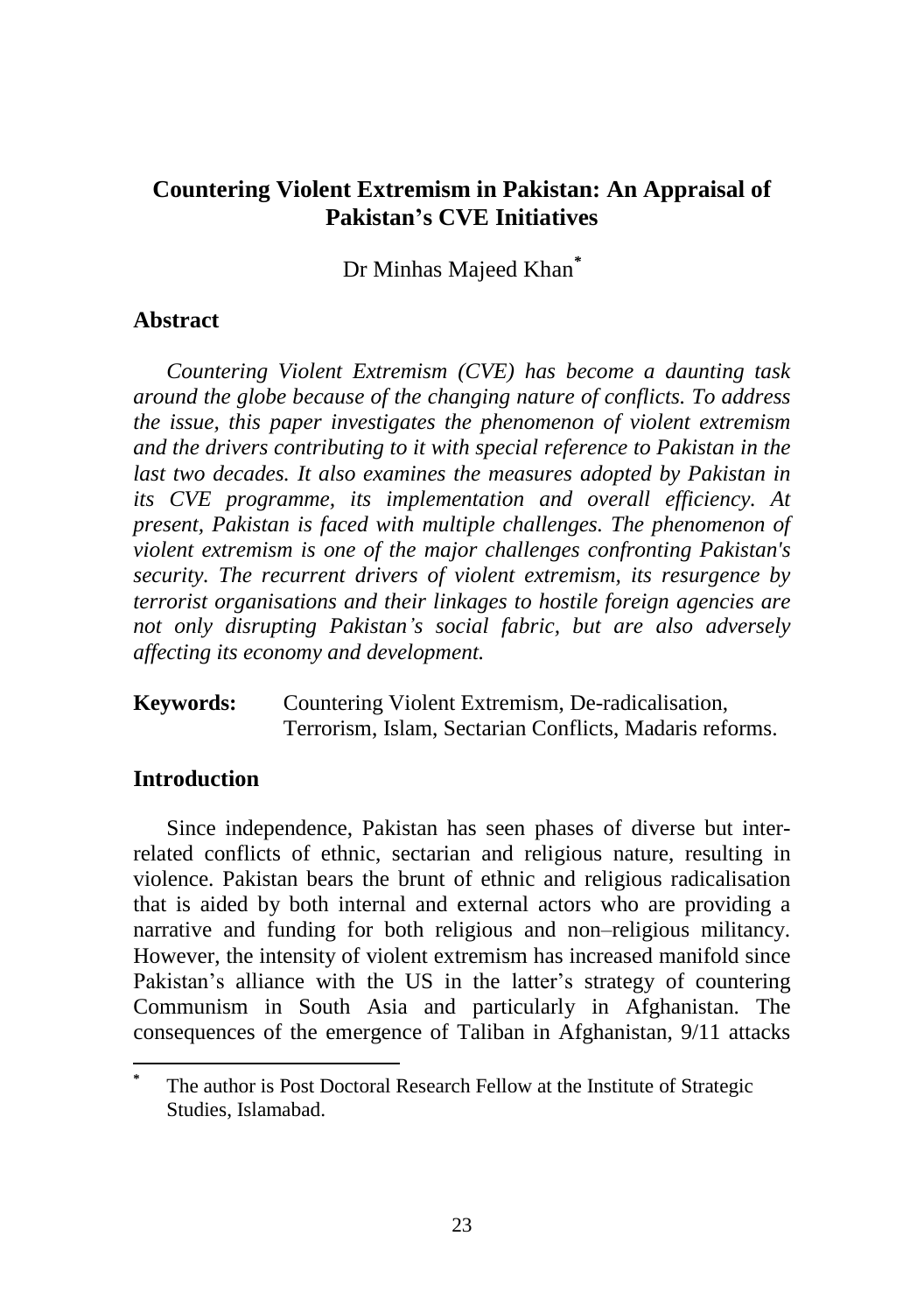against the US and the resultant US War on Terror (WoT) on Pakistan are far higher than anticipated.

Pakistan's alliance with the US in the WoT has deeply shaken the social fabric of its society. The rise of terrorism after 9/11 has badly affected the security situation in Pakistan. Pakistan has suffered a great deal in terms of lives, economic opportunities and damages to infrastructure. The loss of lives accounts to more than  $81,000$ .<sup>1</sup> According to Economic Survey of Pakistan, during the last fourteen years, Pakistan had incurred US\$106.98 billion in direct and indirect costs owing to terrorism. However, the yearly losses from terrorism declined in 2014-15 by a third to US\$4.5 billion, in part due to military operations in tribal areas and the Karachi operation. <sup>2</sup> Moreover, Pakistan has also borne damages to schools, hospitals and other infrastructural facilities due to its partnership with the US in the WoT.

The growing extremism and terrorism has affected Pakistan adversely. Despite heavy losses, Pakistan has remained committed to eliminating terrorism. Considering the factors contributing to violent extremism, countering it is a huge task that not only depends on the intent of government of Pakistan but also on international support.

# **Approach to the Study**

 $\overline{a}$ 

The growing religious intolerance and extremism leading to violence is a widely debated subject; however, it lacks a detailed scholarship on who carries out these acts of extremism, how and why, and how the government in the presence of laws has responded to and addressed the problem. For this purpose, this study is divided into three parts. The first

2 "Economic Survey 2014-15: Losses due to war on terror down by a third to \$4.5 b," *Express Tribune*, June 4, 2015, http://tribune.com.pk/story/898015/economic-survey-2014-15-losses-dueto-war-on-terror-down-by-a-third-to-4-5b/

<sup>1</sup> "Body Count: Casualty Figures after 10 Years of the War on Terror, Iraq, Afghanistan, Pakistan," *Physians for Social Responsibility,* March 2015, http://www.psr.org/assets/pdfs/body-count.pdf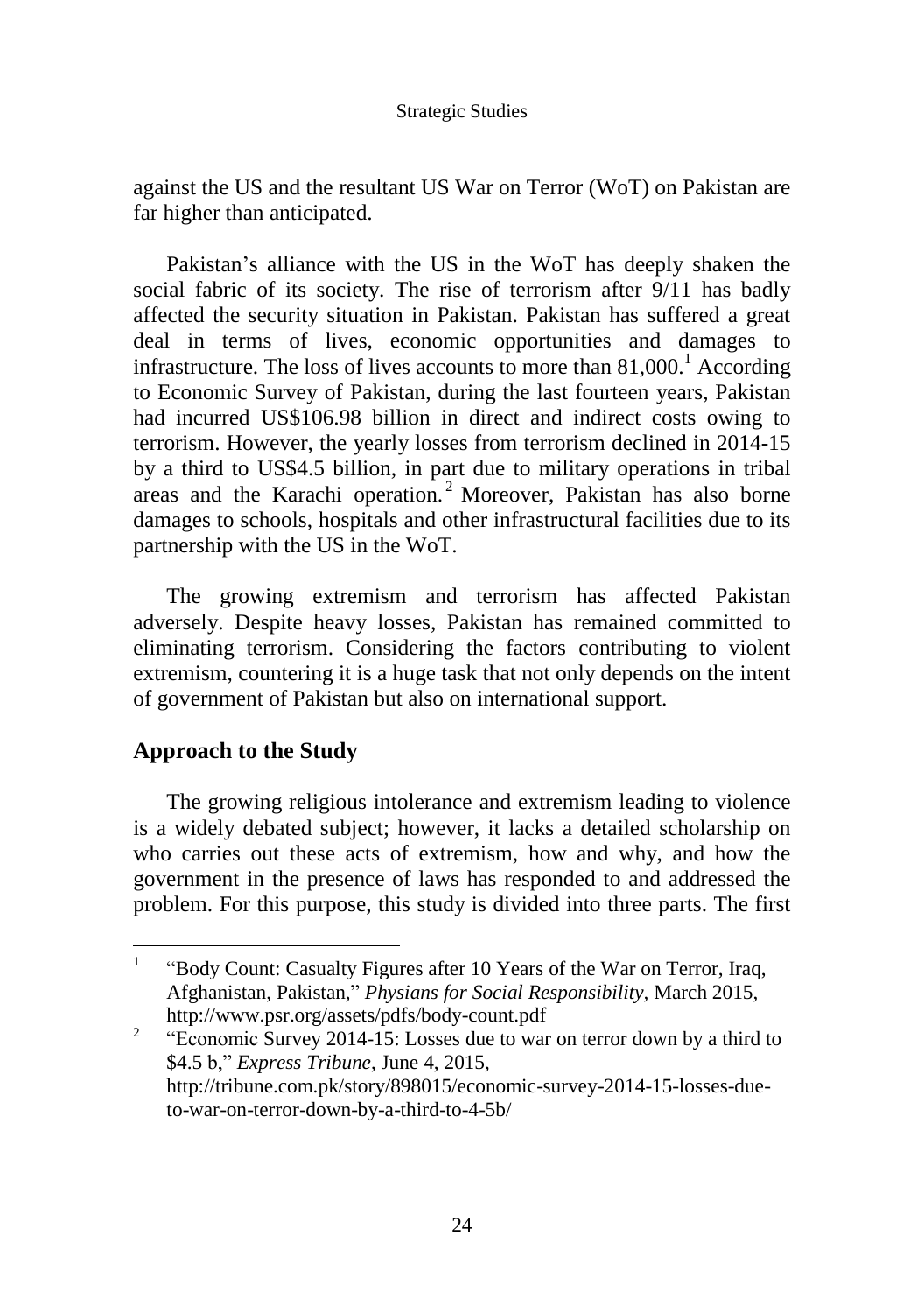part highlights the weaknesses in explanations of violent extremism due to exclusive reliance on the literature produced by the Western scholars. The second part discusses an approach to understand the forces behind violent extremism and the idea of an international model of CVE to examine whether it can be adopted and practiced in other countries, particularly in Pakistan. The third part of the essay examines the areas posinging serious security challenges for Pakistan. It explores the driving forces behind violent extremism in Pakistan and the government's efforts to counter it. The purpose statement around which this paper revolves is to evaluate whether Pakistan's CVE policy can be categorised as the one fulfilling the criteria of international, or to be more specific, the Western model of CVE strategy or not.

# **Defining the Term Violent Extremism**

 $\overline{a}$ 

Violent Extremism as a complex phenomenon is defined and analysed differently in academic circles. It is perceived and accepted differently in various societies according to their own setups. Moreover, terms such as radicalism and terrorism are used interchangeably with violent extremism. Academics and scholars make a conscious effort to treat radicalisation and radicalism as distinct from extremism and terrorism. The reason is that both positive and negative connotations are associated with radicalisation. Nonetheless, it does not mean that radicals cannot be extremists or terrorists as radicalisation my lead to extremism.<sup>3</sup>

Separating extremism and radicalism, Schmid says, "extremists tend to be closed-minded supremists and radicals tend to be open-minded egalitarians." <sup>4</sup> Bockstette defines terrorism as a combination of psychological and tactical elements, which occurs when conflict erupts between two asymmetrical groups. The weaker one then responds in

<sup>&</sup>lt;sup>3</sup> Muhammad Amir Rana, "Litterateurs' Response to Extremism in Pakistan," *PIPS*, June 6, 2010, san-pips.com/download.php?f=40.pdf

<sup>&</sup>lt;sup>4</sup> Alex P. Schmidt, "Violent and Non-Violent Extremism: Two Sides of the Same Coin?" *ICCT Research Paper,* May 2014, http://www.icct.nl/download/file/ICCT-Schmid-Violent-Non-Violent-Extremism-May-2014.pdf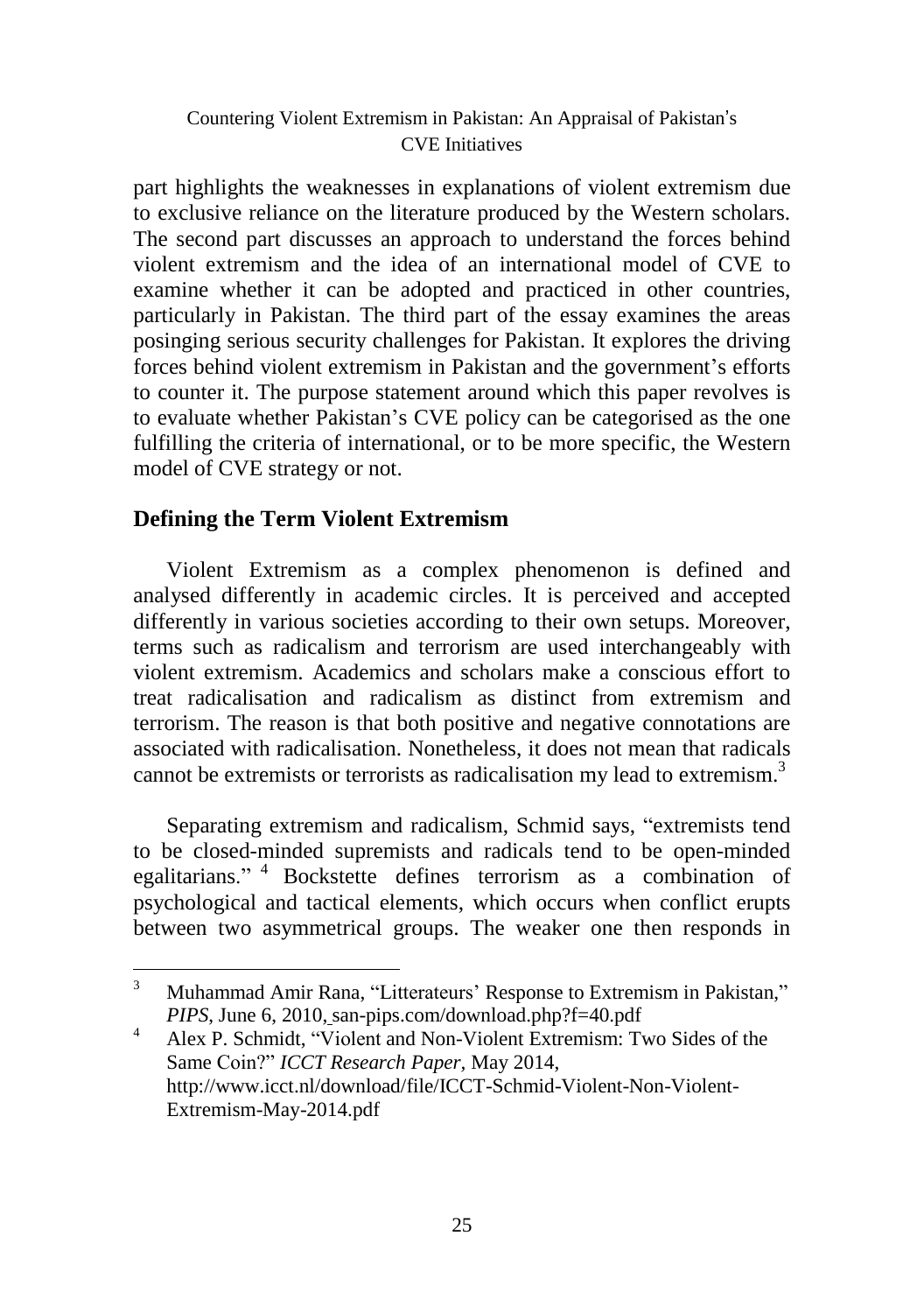violence. In terrorism, media is used as a medium to influence the audience.<sup>5</sup>

According to Holmer, violent extremism is driven by many push factors, social and psychological elements in different societies, which make the very term relative and unpredictable for any radicalisation model. Mostly, the two terms – criminal violence and extremist violence – are not distinguished due to lack of understanding of grey areas and a proper mechanism to deal with non-state actors and misconstrued contextualisation.<sup>6</sup>

Extremism originates from polarised ideological attitudes and practices resulting in a state of mind of superiority over others. Also, it stems from struggle between state's ideology and popular belief system, socio–politico–economic disparities, divergence of great powers' interests and their policies of violence.<sup>7</sup> The US Department of Homeland Security defines violent extremists as, "individuals who support or commit ideologically motivated violence to further political goals."<sup>8</sup>

Rana, while explaining radicalism and extremism, argues that most Pakistanis are unfamiliar with the academic or even literal explanations of the two concepts, particularly when the Western scholars define them. These definitions are generally not relevant to Pakistani context. Hence it is useful to understand the public perceptions of extremism and

<sup>5</sup> Carsten Bockstette, "Jihadist Terrorist Use of Strategic Communication Management Techniques," *European Centre for Security Studies, Occasional Paper Series, no 20* (December 2008) https://www.ciaonet.org/attachments/14536/uploads

<sup>6</sup> Georgia Holmer, "Countering Violent Extremism: A Peacebuilding Perspective," *USIP Special Report 336* (September 2013) http://www.usip.org/publications/countering-violent-extremismpeacebuilding-perspective

<sup>7</sup> Safdar Sial and Tanveer Anjum, "Jihad, Extremism and Radicalization: A Public Perspective," *PIPS* (April 2010) www.sanpips.com/download.php?f=119.pdf

<sup>8</sup> "Countering Violent Extremism," [http://www.dhs.gov/topic/countering](http://www.dhs.gov/topic/countering-violent-extremism)[violent-extremism](http://www.dhs.gov/topic/countering-violent-extremism)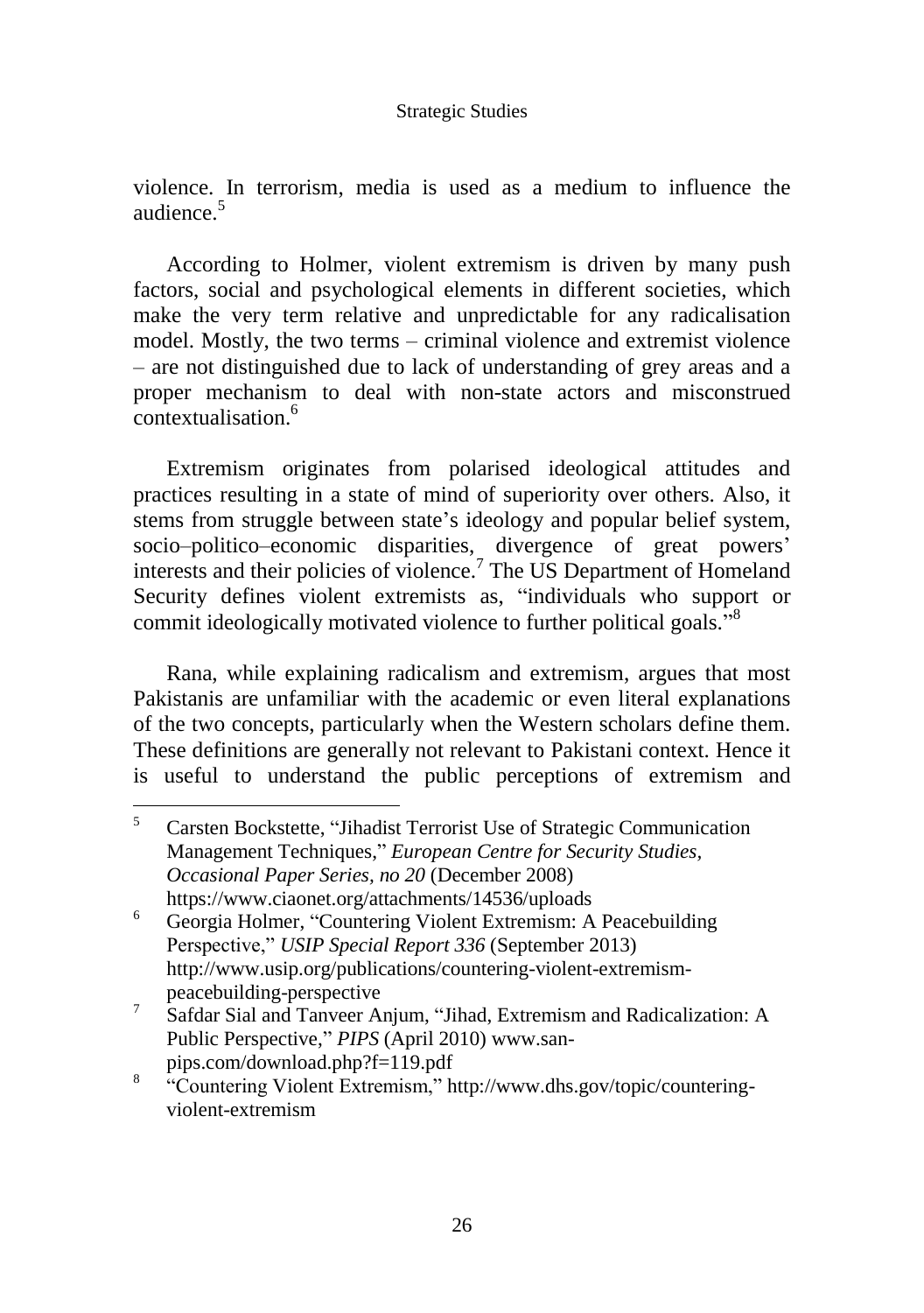radicalisation by employing reductionism: taking violence, militancy and also terrorism as reducible phenomenon for this purpose.<sup>9</sup>

# **Driving Forces Behind Violent Extremism**

There is no general theory of why and how violent extremism occurs. More diverse opinions are expressed regarding the causes for the spread of violent extremism. The disagreement over the factors contributing to violent extremism makes it more important to identify the driving forces behind it, which helps in tackling it.

Given that in most cases religion has been manipulated to justify acts of violence by religious and political elites, the new actors in this game are the non–state actors. Though the history and growth of violent extremism is very old, today we see radical narratives in the form of Salafi jihadi movements, ISIS, Jabhat al Nusra, al-Qaeda, al–Shabaab, Boko–Haram and the Taliban with the aim to target youth for recruitment in Muslim societies.

Religion makes it easier for extremists to demonise the enemy by portraying them as evil. Additionally, in many cases, common perceptions of and moral justifications for regulating a society bring violent extremists together, for example Salafi jihadists, <sup>10</sup> with national and global agenda of ridding the world of evil. Esposito has also validated this point that terrorist groups' primary grievances and goals are political for which they use religion.<sup>11</sup> Frustrations with the local and global political environment, and most of the times ideologically

Rana, "Litterateurs' Response to Extremism in Pakistan."

<sup>&</sup>lt;sup>10</sup> Guilain Denoeux & Lynn Carter, "Guide to the Drivers of Violent Extremism," *USAID* (February 2009) http://pdf.usaid.gov/pdf\_docs/Pnadt978.pdf

<sup>&</sup>lt;sup>11</sup> "Does Islamophobia Feeds Radicalization," Interview with John L. Esposito, November 30, 2015, http://www.abc.net.au/news/2015-11- 30/does-islamophobia-feed-radicalisation/6985440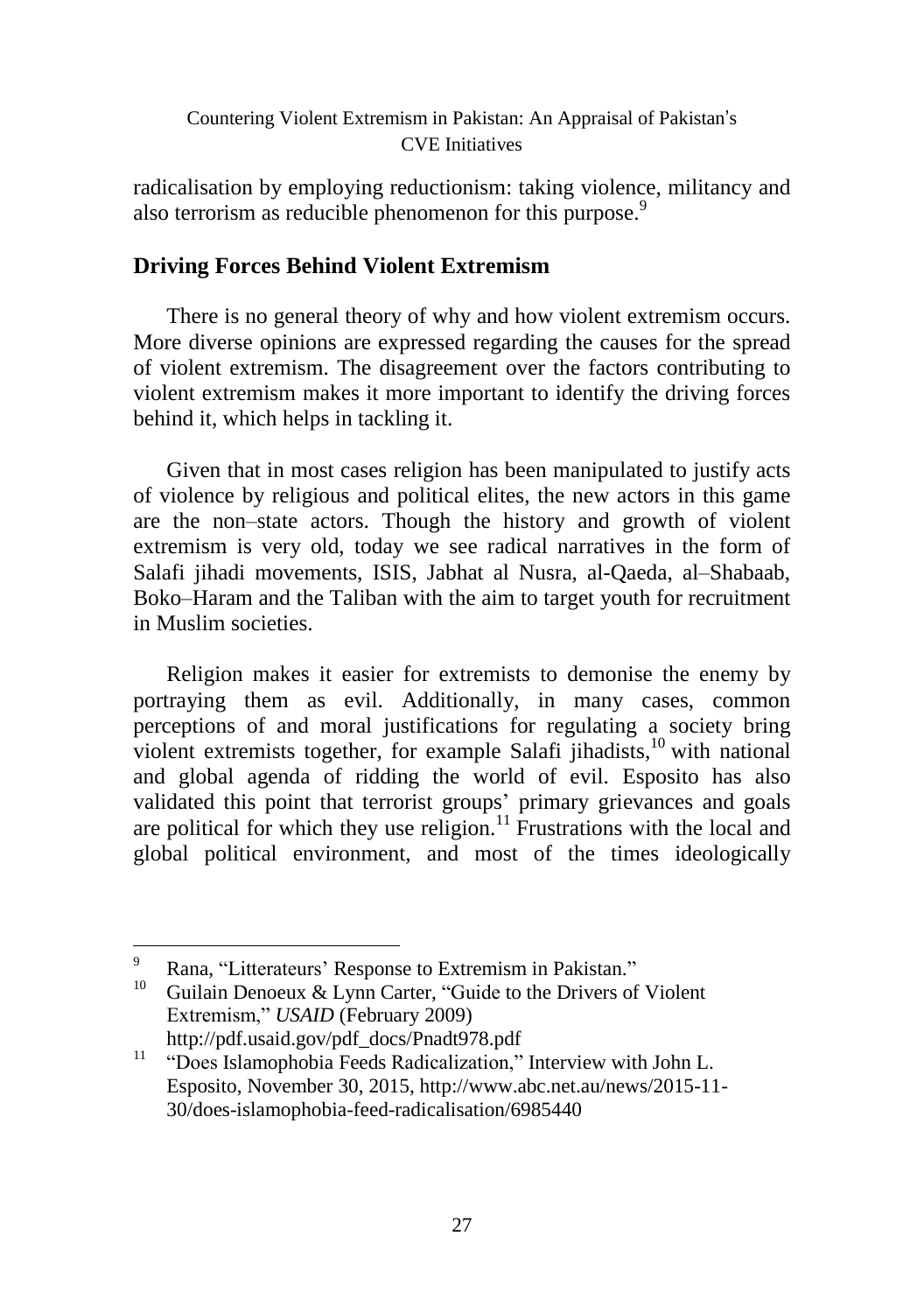motivated thoughts are also behind violent actions.<sup>12</sup> On the contrary, according to a report compiled by TACSTRAT:

It is simply false to declare that jihadists represent the "tiny few extremists" who sully the reputation of an otherwise peace-loving and tolerant Muslim faith. In reality, the truth is far more troubling – that jihadists represent the natural and inevitable outgrowth of a faith that is given over to hate on a massive scale, with hundreds of millions of believers holding views that Americans would rightly find revolting. Not all Muslims are hateful, of course, but so many are that it is not remotely surprising that the world is wracked by wave after wave of jihadist violence. 13

Most studies by Western scholars suggest that economic disparity and illiteracy are the driving forces behind violent extremism in the Muslim world, which may be true in some cases. However, many acts of violence after 9/11 in various counties contradict the assumption of socioeconomic and educational setting as the factors contributing to violent extremism. Piketty, however, argues that the high concentration of wealth in few hands (countries with less population and more wealth), and the wars waged by the West in the Middle East have led to frustration and justification for jihad. Economic deprivation and wars have benefited only the "few" in the region; therefore, economic inequality is the major driver of terrorism.<sup>14</sup> The following figure illustrates this argument.

 $12$ <sup>12</sup> Minhas M. Khan, "Understanding and Identifying Violent Extremism," *ISSI Issue Brief* (October 29, 2015) *http://issi.org.pk/wpcontent/uploads/2015/10/Final-Issue-brief\_minhas\_dated-29-10-2015.pdf*

<sup>&</sup>lt;sup>13</sup> David French, "Statistics on "Few Extremists" Point of View," December 8, 2015, http://tacstrat.com/content/index.php/2015/12/08/statistics-on-fewextremists-point-of-view/

<sup>&</sup>lt;sup>14</sup> Jim Tankersley, "This might be the most controversial theory for what's behind the rise of ISIS," *Washington Post,* November 30, 2015, https://www.washingtonpost.com/news/wonk/wp/2015/11/30/whyinequality-is-to-blame-for-the-rise-of-the-islamic-state/?tid=sm\_tw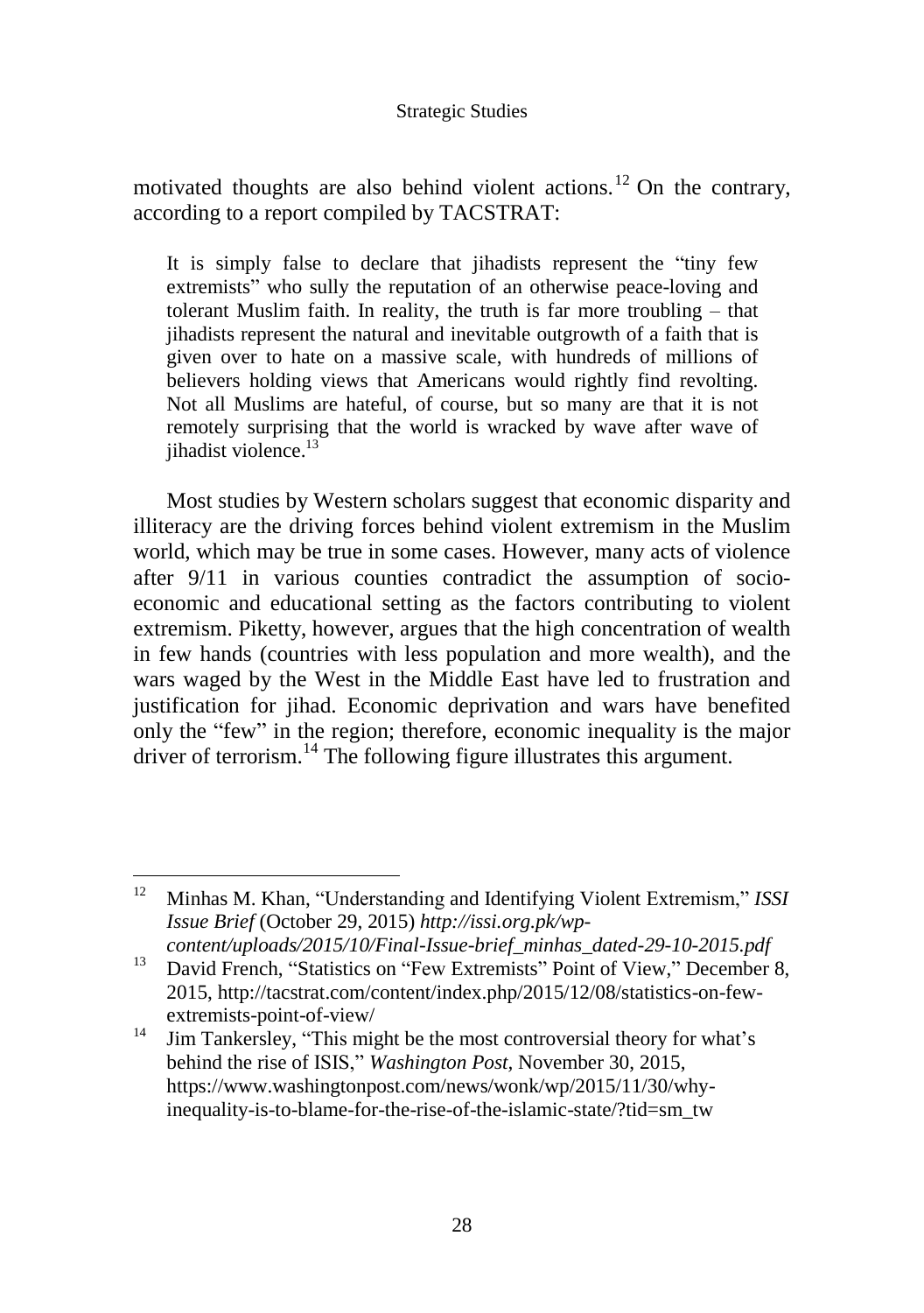

#### $Figure - 1$

#### **Source**: WAPO.ST/WONKBLOG

 $\overline{a}$ 

It is important to note that extremists do not operate in a vacuum; rather, they feed off ideas that flourished in Muslim communities over decades. That is to say that a combination of religious literalism and conspiracist politics is at the core of their anti-West ideology.<sup>15</sup> Besides the policies of the West, the persistent Islamophobia alienates youth from their societies. It is argued that the response to extremism has to be "not only military but one has also to evaluate the policies over the last fifteen years that continue to generate some of these extremist groups and to attract and mobilize their followers."<sup>16</sup>

Many would disagree with the analysis laying emphasis on the motivating forces mentioned above, but it is a fact that all these factors

<sup>15</sup> Ed. Husain, "A Global venture to counter violent extremism," *Council on Foreign Relations Policy Innovation Memorandum No. 37* (September 9, 2013) http://www.cfr.org/radicalization-and-extremism/global-venturecounter-violent-extremism/p30494

<sup>&</sup>lt;sup>16</sup> "Does Islamophobia Feeds Radicalization," Interview with John L. Esposito.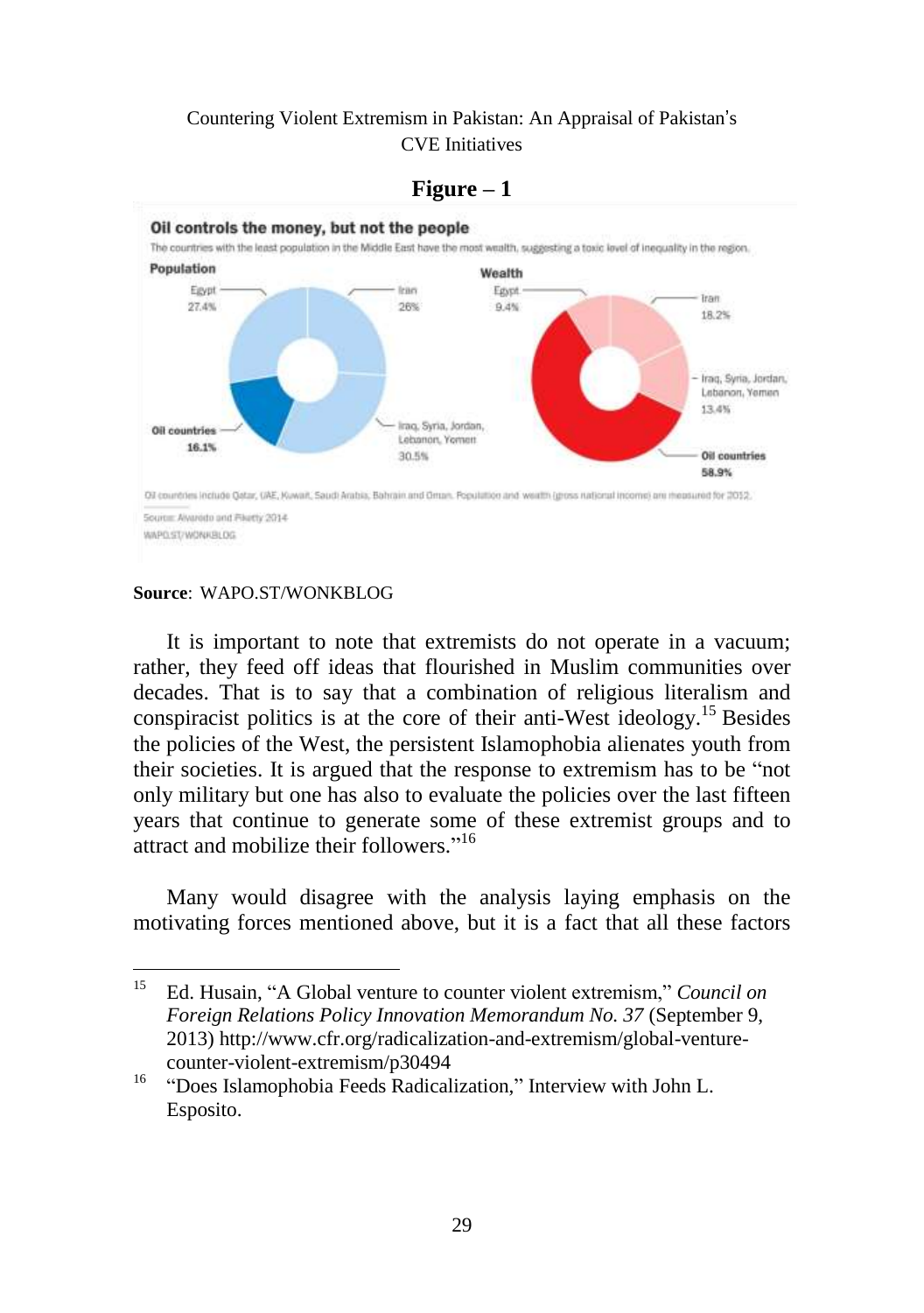promote and use violence. These factors can be reduced to the idea that perceptions and beliefs are the main forces behind violent extremism. This has been substantiated by the technological advancement where extremists use information technology to advance their agenda, thereby showing that communication technologies increase their offensive potential.<sup>17</sup>

Another aspect of violence, which is rarely included in the ambit of violent extremism, is the one found in the West against the non-whites and particularly Muslims after 9/11. Denoeux and Carter argue that "there are four sets of interrelated drivers as the root cause of violent extremism: 1) personal relationships, social bonds and group dynamics; 2) impact of strongly held ideas and deeply felt convictions; 3) historical legacy of foreign domination, oppression, subjugation and interference, which make it easier for "victimisation narratives"; 4) the perception that international system is fundamentally unjust and it functions as a key mechanism through which Muslims are oppressed and their culture devalued."<sup>18</sup>

The attacks in Paris and San Bernardino precipitated distrust of Muslims, which led to a sharp increase in hate crimes and prejudices, making Muslim immigrants the victim of Islamophobic harassment in Europe and the US. Against this backdrop, President Obama in his speech, at the United Nations General Assembly, stressed on the need to eradicate violence extremism as a common mission of all nations. He asked for breaking the cycles of conflicts and grievances, and noted that Islamophobia feeds into extremist narratives.<sup>19</sup>

The US National Strategy (2011) for Empowering Local Partners defines violent extremists as "individuals who support or commit

<sup>&</sup>lt;sup>17</sup> Khan, "Understanding and Identifying Violent Extremism."

<sup>&</sup>lt;sup>18</sup> Denoeux & Carter, "Guide to the Drivers of Violent Extremism."<br><sup>19</sup> "Demoglic by the Dresident et the Symmit on Countering Violent I

<sup>&</sup>quot;Remarks by the President at the Summit on Countering Violent Extremism | February 19, 2015, https://www.whitehouse.gov/the-pressoffice/2015/02/19/remarks-president-summit-countering-violent-extremismfebruary-19-2015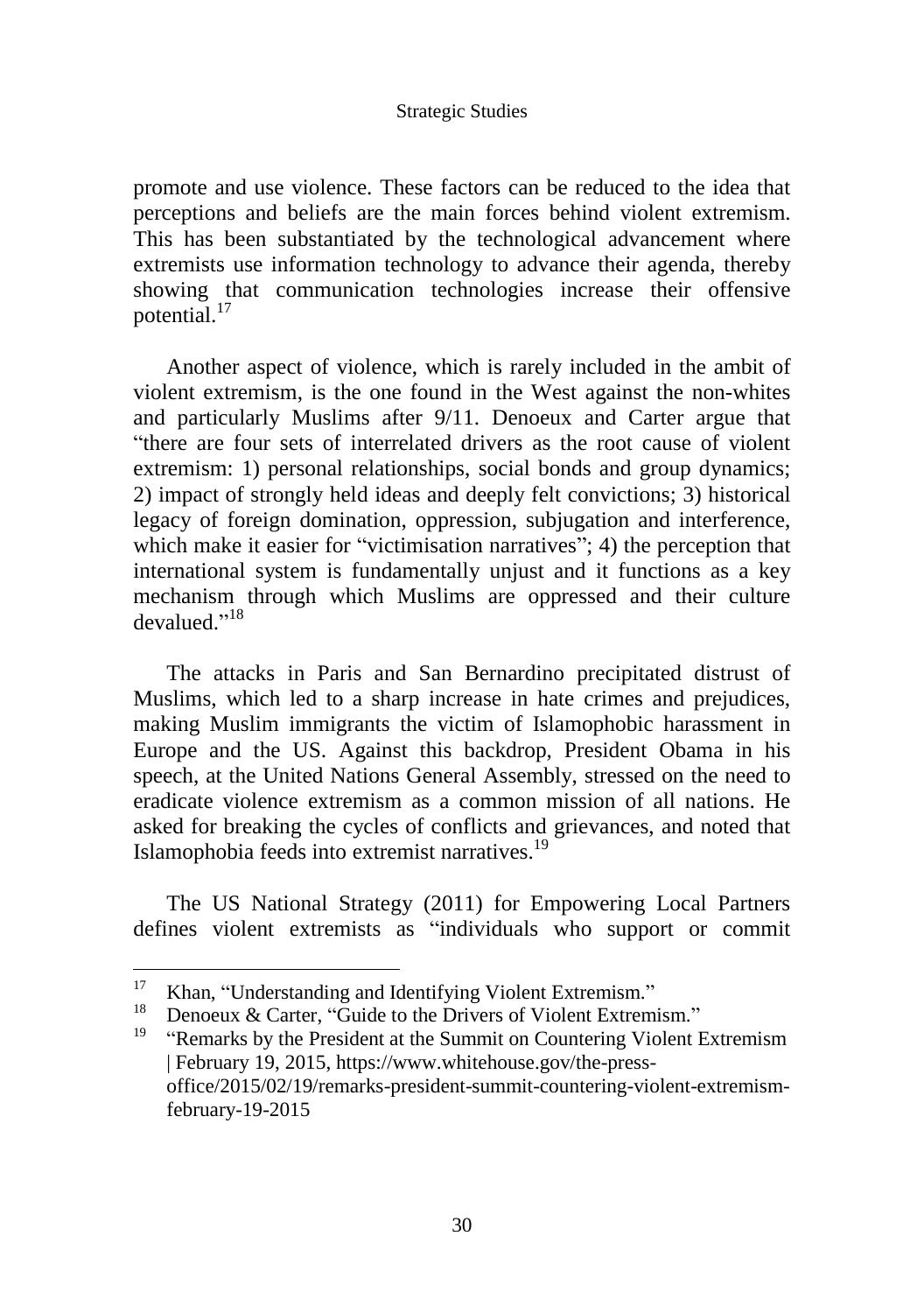ideologically motivated violence to further political goals." It defines the root causes of violent extremism as "radicalization that leads to violent extremism includes the diffusion of ideologies and narrative that feed on grievances, assign blame, and legitimize the use of violence against those deemed responsible."<sup>20</sup>

# **The Idea Behind Countering Violent Extremism**

CVE has become a popular term among policy makers and practitioners. It has emerged as field of policy and practice due to the changing nature of terrorism, and the advent of decentralised actors and self–radicalised small groups. It focuses on countering the pull of terrorist recruitment and influence by building resilience among populations vulnerable to radicalisation. Moreover, it emerged from international and national security policy-making community as part of a broader effort to counter terrorism.<sup>21</sup>

CVE is regarded as a soft approach to counter terrorism. Many Western countries with their own CVE programmes, ranging from engagement to winning the hearts and minds of the people, $^{22}$  would like to see their model adopted by Muslim states. The counter-terrorism has increasingly defined its work as countering violent extremism. It was in 2010 when Daniel Benjamin described CVE as "efforts to stop those most at risk of radicalization from becoming terrorists" by providing the means to undercut the ideological and rhetorical narratives which drive violent extremism $^{23}$ 

20 "EMPOWERING LOCAL PARTNERS TO PREVENT VIOLENT EXTREMISM IN THE UNITED STATES," *The White House* (August, 2011) www.whitehouse.gov/sites/default/files/ empowering\_local\_partners.pdf

<sup>&</sup>lt;sup>21</sup> Georgia Holmer, "Countering Violent Extremism."

<sup>22</sup> Muhammad Amir Rana, "Counter – Violent Extremism Models," *Dawn,* September 20, 2015, http://www.dawn.com/news/1208104

<sup>&</sup>lt;sup>23</sup> "Countering Violent Extremism in Pakistan," *USIP* (May 17, 2012) http://www.usip.org/publications/countering-violent-extremism-in-Pakistan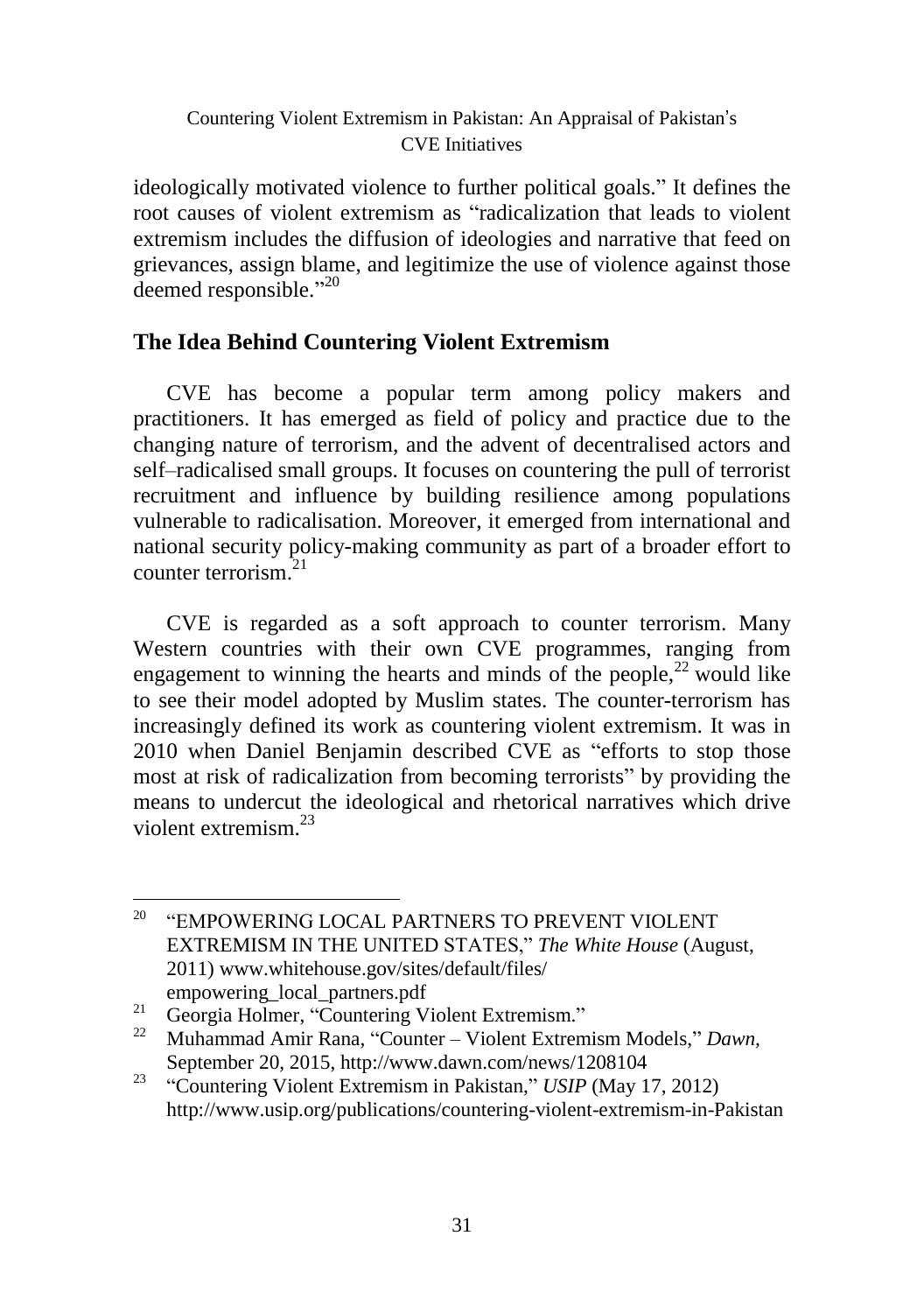More importantly, violent extremism prevalent in the Muslim world and the individuals and groups involved in or endorsing acts of extremism have been studied intensively. However, besides ignoring some of the most common misconceptions in the discourse, that link violent extremism with Islam, it is crucial to adopt a comprehensive approach to explore the drivers of violent extremism in the Muslim world, $^{24}$  as well as the one widespread in the West.

## **Challenges to Pakistan in Countering Violent Extremism**

Examining various factors as mentioned above, it is clear that each one has played a role in violent extremism found in Pakistan. Pakistan is confronted with multidimensional threats - international, regional and domestic environment - to its physical and human security. some of these arise out of intolerance, extremism, militancy and terrorism, both in the hinterland and urban areas<sup>25</sup> and others due to its history of relationship with regional and extra-regional powers. Many find that ethnicity, sectarianism and economic instability are fundamental variables of internal security threats to Pakistan, $26$  coinciding with poor governance, political instability and grievances among provinces, economic disparity and illiteracy, all of which are affecting the country adversely.

It is imperative to understand that CT and CVE initiatives in Pakistan can be understood only by exploring the historical, economic, social, political and ideological roots of the problems. With a population of 184 million, it is an amalgamation of religious, regional and national identities. Majority among the Pakistani society can be placed somewhere in the middle of the two extremes, i.e., whether they are more religious in thought and practice or more secular, they cannot be termed as fundamentalists. There is, thus, a division where many people support

<sup>&</sup>lt;sup>24</sup> Khan, "Understanding and Identifying Violent Extremism."<br><sup>25</sup> Eksen Mehmood Khan, "Internal Sequrity Strategy for Polici

<sup>25</sup> Ehsan Mehmood Khan, "Internal Security Strategy for Pakistan," *San Analysis,* January 2011 san-pips.com/download.php?f=75.pdf

<sup>&</sup>lt;sup>26</sup> Naveed Safdar, "Internal security threats to Pakistan," https://www.researchgate.net/publication/235137940\_Internal\_Security\_Thr eats to Pakistan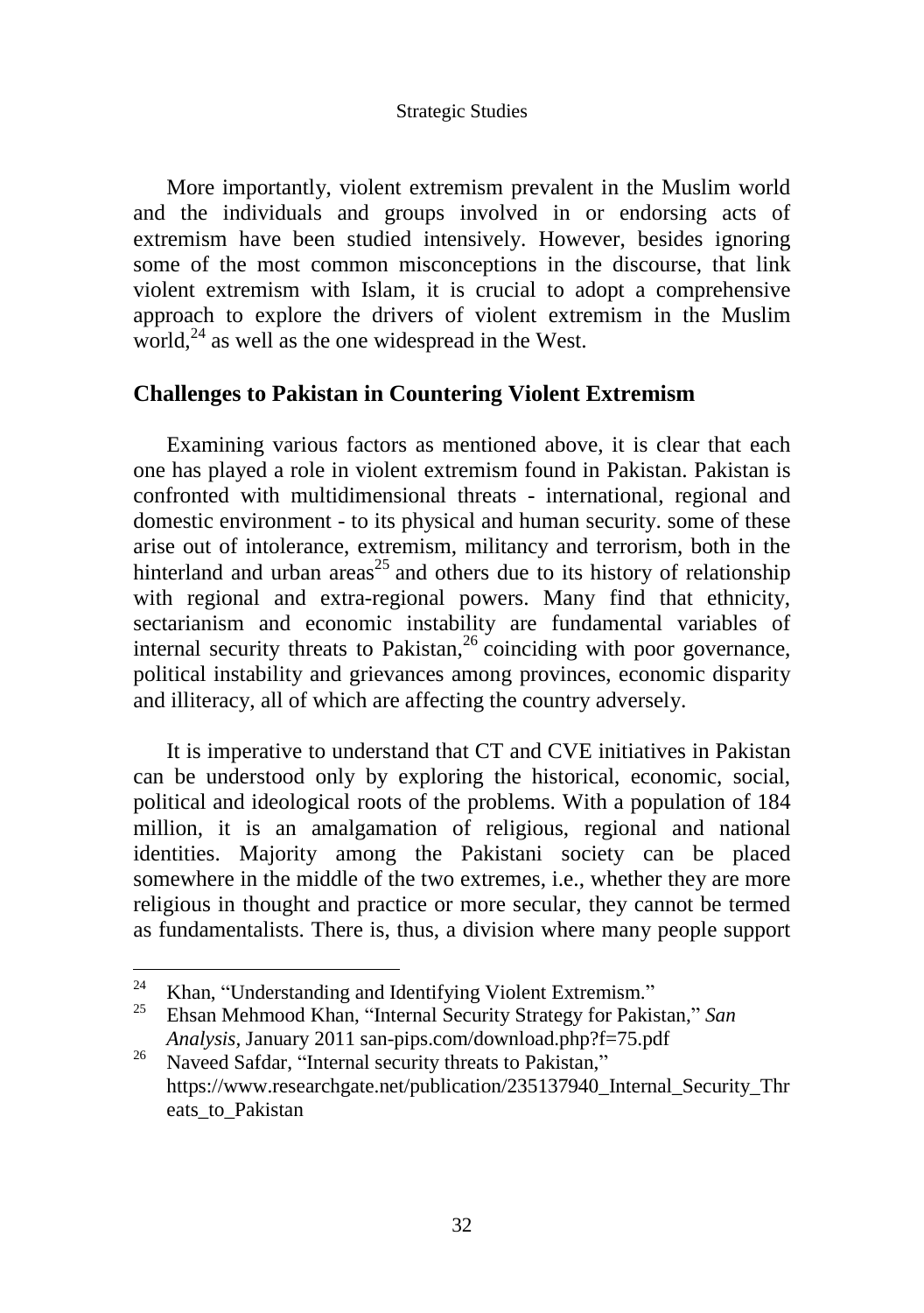a greater role of religion in politics and others belonging to secular school of thought support segregation of both. Yet, majority of the former do not poll in support of religious political parties and latter are labeled as liberals supporting Western policies.

Sandwiched between Afghanistan and India, Pakistan is a geostrategically important country in South Asia. With its strategic importance for the US and the rest of the world, Pakistan can play a constructive role with regard to CVE. However, the global image of Pakistan is largely defined by the misperceptions about its role in international terrorism.<sup>27</sup> Pakistan has been rejecting these allegations, insisting that international community should take notice of foreign interferences in its territory resulting in disorder. These concerns were raised recently when Pakistan shared three dossiers with the UN, carrying evidences about Indian interference in Balochistan, FATA and Karachi to fuel ethnic and religious violence.

A *Forbes* contributor in May 20, 2013, observed, "Pakistan is a tragic land, an Islamic state increasingly turned fundamentalist and violent." He quoted Vali Nasr as saying, "Pakistan is nuclear armed, in near conflict with India, has a dangerous civil war with its own extremists, is now subject to one of the most brutal terrorism campaigns against its population, and is coming apart along sectarian lines."<sup>28</sup> These are indeed herculean challenges for which Pakistan is criticised, by some quarters, for its past policy of alliance with the West. However, perceptions are changing. In a recent article in *Forbes*, Daniel F. Runde, Director of Project on Prosperity and Development at CSIS, expressed his views as:

Pakistan has the potential to be a global turnaround story. The US policymakers and business leaders need to look at Pakistan beyond the

<sup>27</sup> Imtiaz Gul, ed., *From Jihad to Al Qaeda to Islamic State*, (Islamabad: CRSS, 2015), 7-8.

<sup>&</sup>lt;sup>28</sup> Doug Bandow, "The Islamic Republic of Pakistan: The World's Most Dangerous Nation Holds an Election," *Forbes*, May 20, 2013, http://www.forbes.com/sites/dougbandow/2013/05/20/the-islamic-republicof-pakistan-the-worlds-most-dangerous-nation-holds-an-election/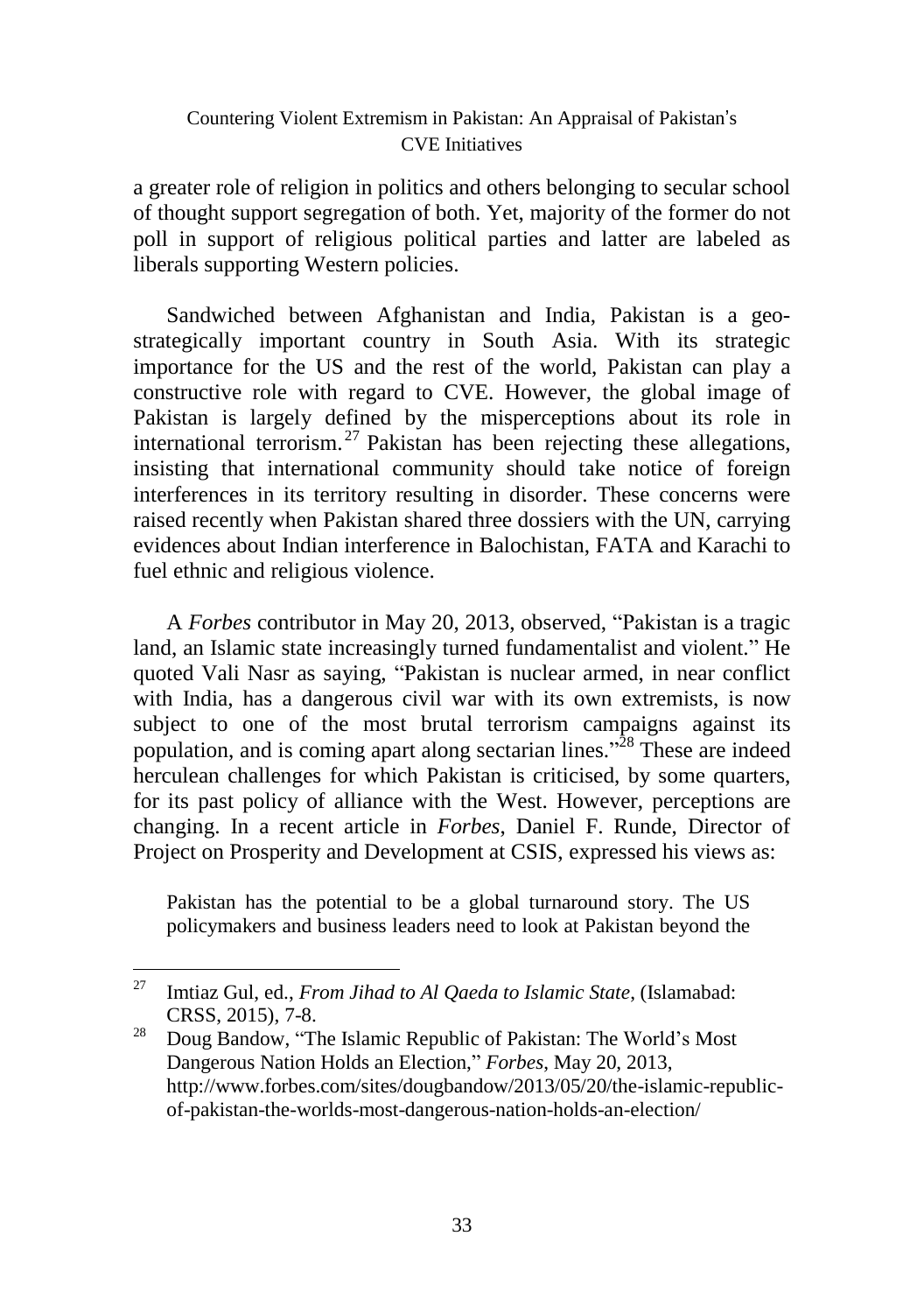security lens. The United States will need to view Pakistan not as a problem to be solved but as a potential partner. The Pakistan of today is similar to that of Colombia in the late 1990s. Back then, words like "drugs, gangs, and failed state" were freely associated with the Andean country. Today, Colombia has a free trade agreement with the US, a stable 3.5 percent annual GDP growth, and security is vastly improved. Similarly, Western headlines on Pakistan today gloss over the progress on the security front, the increased political stability, and incremental progress on the economic front. In spite of this potential for Pakistan, it continues to suffer from a terrible country brand that has not caught up with realities on the ground. Pakistan's improving security dynamic is the first change to note. What has not sunk into international perceptions about the country is the tangible consensus among government, military, and Pakistani citizens against violent terrorists including the Pakistani Taliban and the alphabet soup of other terrorist groups in and around the country.<sup>29</sup>

### **Regional and International Dimensions**

 $\overline{a}$ 

The regional and international dimensions of the threats faced by Pakistan are interlinked in present day's globalized world. To evaluate the challenges, it is important to compare the CVE strategy of Pakistan with international model of CVE. Pakistan is in the grip of fundamentalist ideologies, which must be encountered with a counter narrative. Internal as well as external anti–Pakistan forces have manipulated these vulnerabilities.

The resurgence of ethnic and religious violence by terrorist organisations and their linkages to hostile foreign agencies are not only disrupting Pakistan's social fabric, but are also adversely affecting its economy and development. One reason for the worsening ethnic strife, though it existed in the early days of independence, was the failure of the political leadership in addressing the grievances of different ethnicities. It

<sup>29</sup> Daniel Runde, "Pakistan: The Next Colombia Success Story?," *Forbes*, August 3, 2015, http://www.forbes.com/sites/danielrunde/2015/08/03/pakistan-the-nextcolombia-success-story/#ac2195a3b609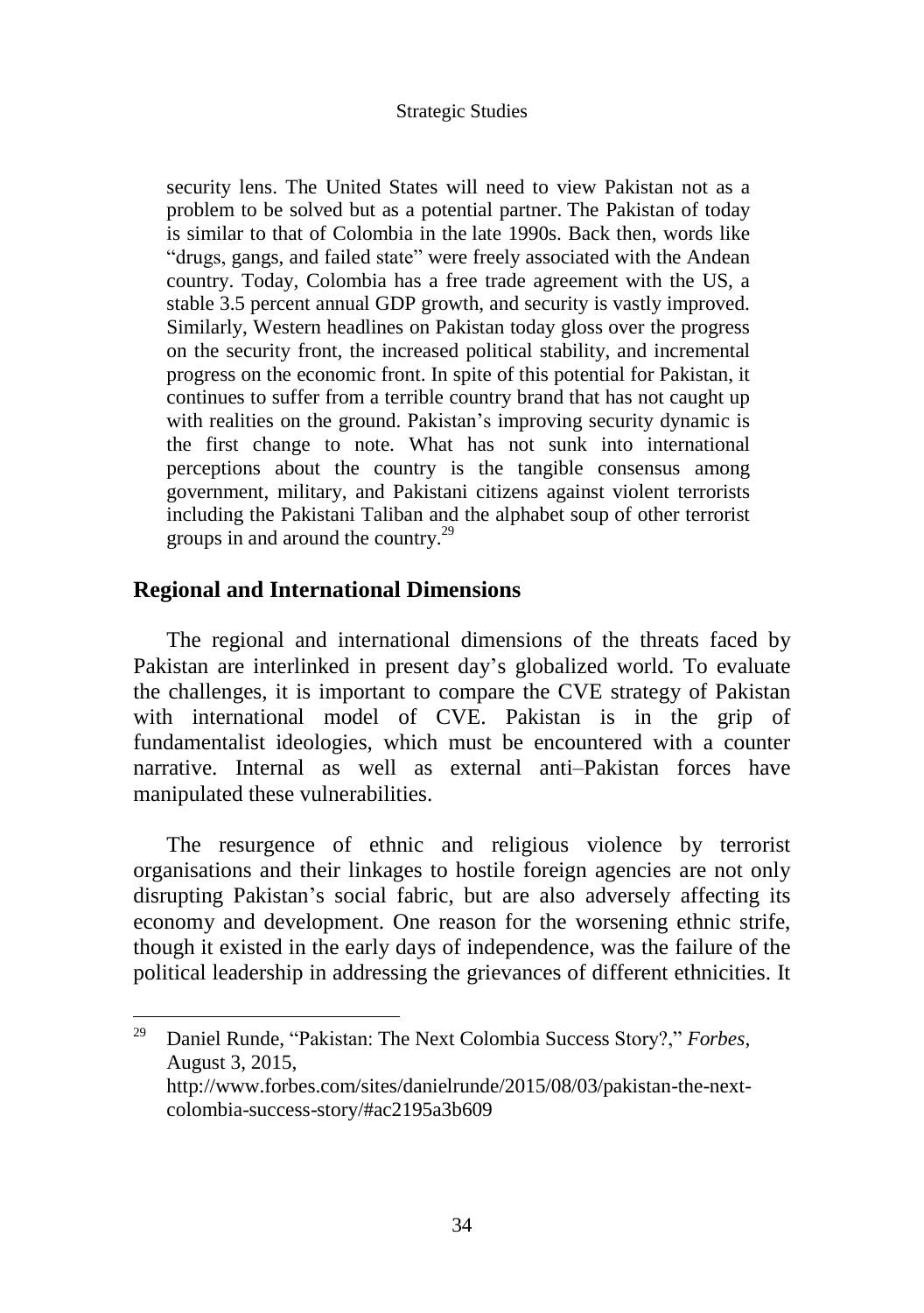is also observed that the conflict presented fertile grounds for foreign powers to manipulate the situation in their interest, for example in case of separation of East Pakistan and in ethnic conflicts in Sindh and Baluchistan. Moreover, Pakistan is also facing the effects of crises in Syria, Yemen and other sectarian conflict–prone sub-regions in Middle East where Iran and Arab states back their sectarian proxies. The ongoing tensions between Iran and Saudi Arabia have put Pakistan in a situation where it has to decide wisely so that it can remain impartial.

Religious, ethnic and linguistic identities universally connect people in a globalized world at present. For example, the case of Iran-Pakistan-Saudi Arabia, based on Shia-Sunni identity, has a global connection to a sectarian violence in Pakistan and Middle East. The schism between the two sects in Pakistan widened during General Zia era, which left a huge impact on sectarian politics in Pakistan.

# **Domestic Environment**

Various domestic factors also contribute to radicalism and extremism in Pakistan. For example, sectarianism grew in parallel with the Islamisation process in the Zia era. This was partly driven by Zia's desire to develop solidarity with Saudi Arabia and Muslim world. <sup>30</sup> This also resulted in a drift towards Sunni-Shia divide and divisions within Sunnis. Non-Muslim minorities' rights suffered as well. Many religious political parties openly criticised minority sects' clerics. Imams in some rural and urban areas were encouraged to use hate speech in mosques against rival sects and non–Muslims.

Some madaris have been fueling religious extremism and fostering militancy since the days of Afghan jihad against the Soviet Union. It was during that era that madaris were encouraged to preach and promote jihad with the support and financial backing of the US, Saudi Arabia and Gulf states. The students of these madaris who fought inside Afghanistan later on joined militant groups carrying out acts of violence.

<sup>30</sup> Sial & Anjum, "Jihad, Extremism and Radicalization."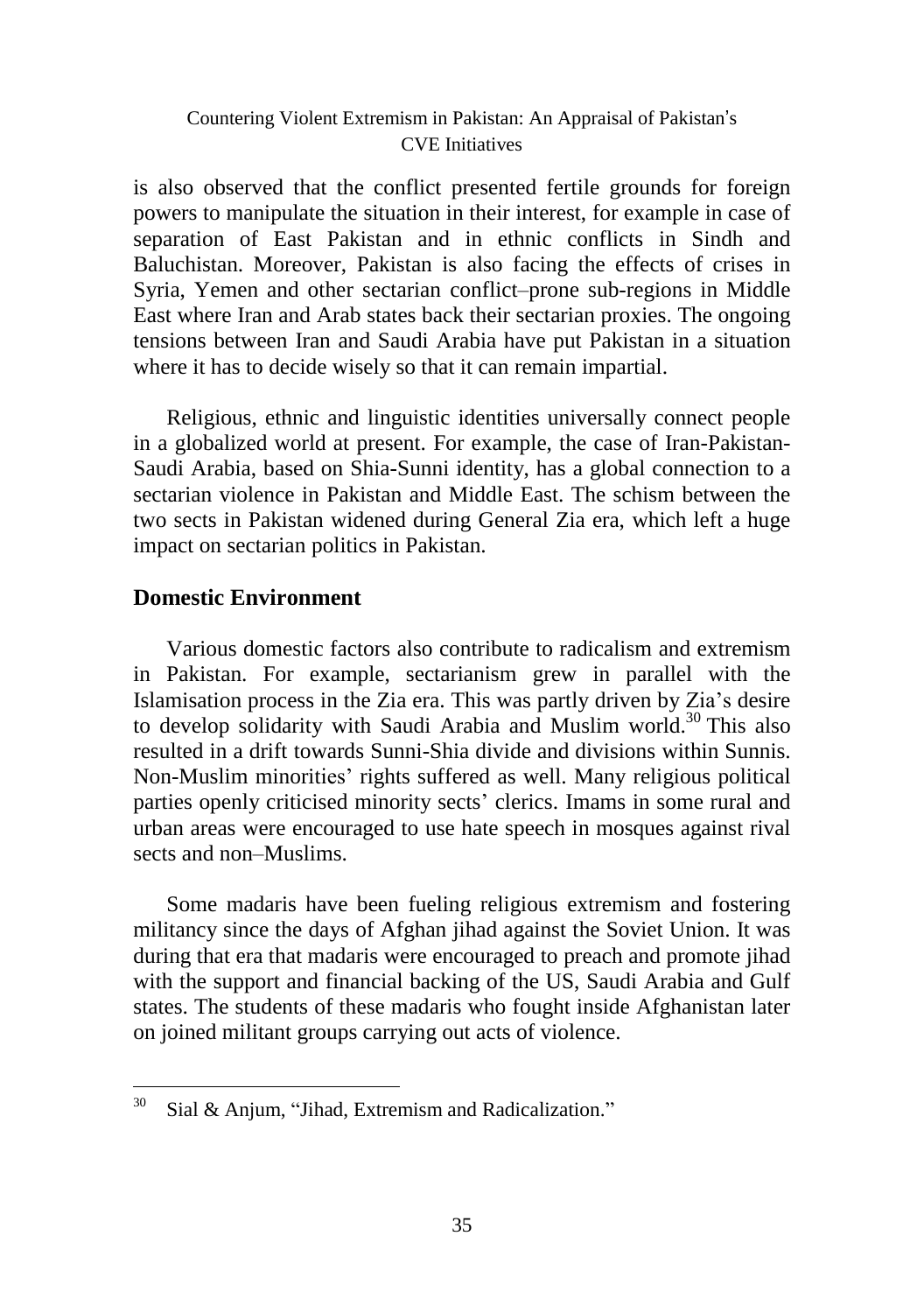According to a report compiled by Pakistan Institute for Peace Studies, Islamabad (PIPS), more than 60 per cent of madaris have political affiliation. Though the religious political parties have not fared well in elections with the exception of 2002 elections, it is alleged that certain political elites have strongly relied on them. Various secular quarters have routinely criticised the role of religious leaders as inciting violence. Many activists have been killed in their attempts to repeal Hudood Laws, and militant groups claimed responsibility of their involvement in these killings and tried to justify these killings in the name of Islam.

Another factor contributing to radicalism and violence, which is constantly debated, is the situation in Federally Administered Tribal Area (FATA). As mentioned, due to hostile neighbourhood, Pakistan has remained a victim of international power politics in this region. After the US invasion of Afghanistan, most of the Arabs, Afghan and Central Asian Taliban along with al-Qaeda leadership fled to the tribal areas of Pakistan, bringing FATA to the centre stage of international politics. Pakistan launched various military operations against the militants who were spreading their wings and aligning themselves with other criminals in the rest of the country. Moreover, the rise of ISIS may prove to be an inspiration for militant organisations in Pakistan, which share a common ideology with the former.

The trends of radicalisation and religious extremism in Pakistan gained strength most recently in FATA and Swat valley.<sup>31</sup> The situation in Swat is now under control due to the military action in 2009. However, situation in FATA still remains alarming. Many quarters believe that the people of FATA are manipulated into playing roles in shaping developments in the region. Ideological indoctrination and political marginalisation are also the factors due to which its youth feel frustrated. Moreover, as a result of military operations in FATA many people have been displaced.

<sup>31</sup> Ibid., 9-10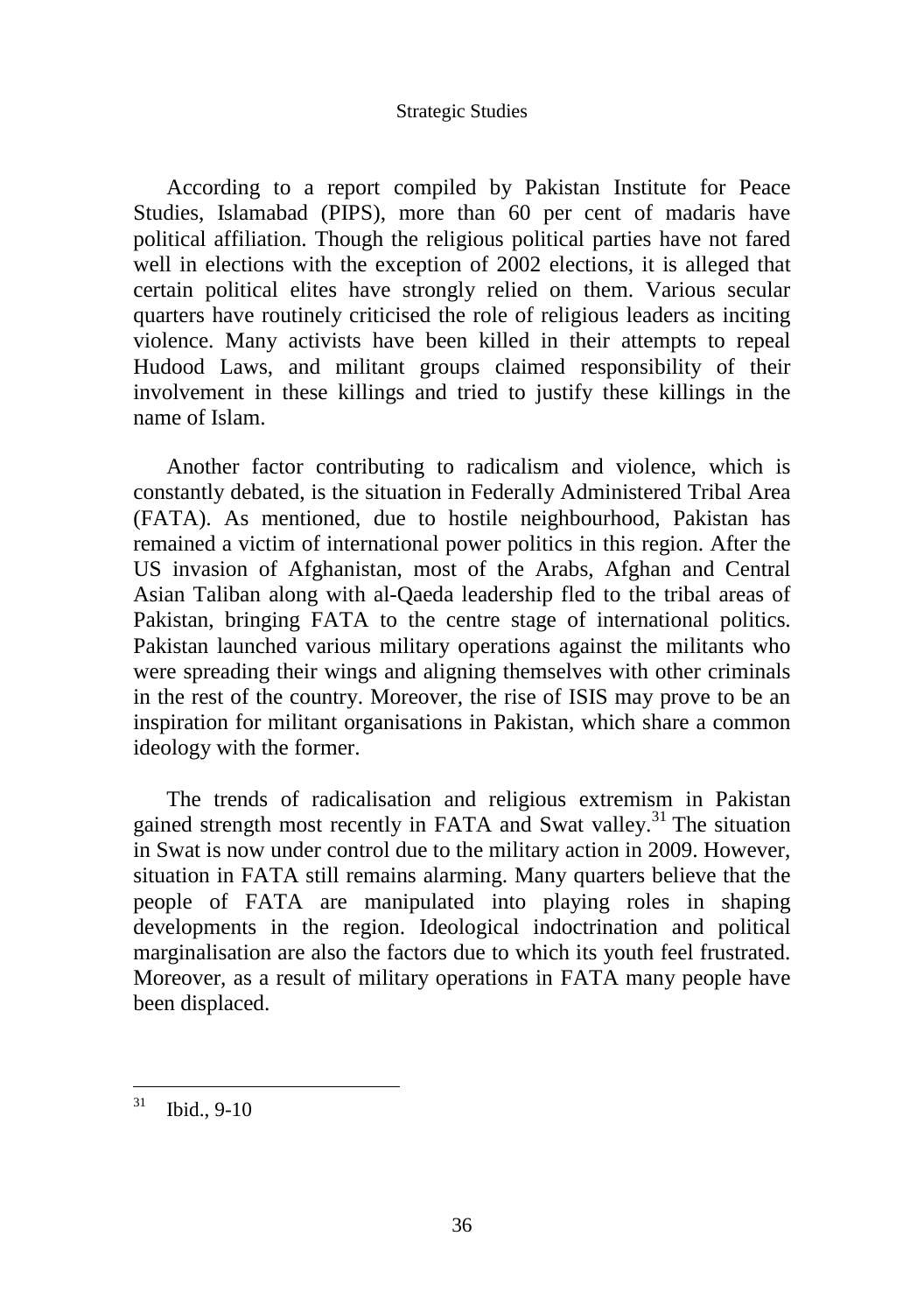# **Pakistan's Initiatives to Counter Violent Extremism**

Having discussed the challenges posed by violent extremism and their impact on the polity in Pakistan, it is imperative to have a look at the initiatives taken by the Government of Pakistan and their outcome. Many analysts argue that foreign models of CVE cannot be applied in Pakistan. The Western model of CVE is diverse. In France, for example, the emphasis is on the importance of law enforcement agencies rather than role of local imams to create a connection between them and the local community. However, the US, the Netherlands, Britain, Norway, Germany, Sweden and Colombia adopted rehabilitation programmes to bring radicalised individuals back to the society by disengaging them from extremist groups. Similarly, Saudi Arabia has introduced its "PRAT" strategy, which is focusing on prevention, rehabilitation and aftercare. Indonesia also has initiated a program to neutralise the ideological fundamentals of the militants. The Yemeni CVE model includes dialogue between the clerics and the militants and reintegration of former militants into the society.<sup>32</sup>

Basit<sup>33</sup> presents six compelling factors for drafting an all-embracing CVE programme in Pakistan. 1) All the causes of terrorism will have to be eliminated by denying physical access to terrorists, countering their ideology and influence, and capacitating vulnerable segments of the society. 2) CVE reduces terrorist outfits by terminating their recruiting system and depriving them of the support base in the society. 3) Rehabilitation programmes in prisons can be more effective in correcting the terrorists' demented ideologies, than keeping them in prisons and making them wait for trials. 4) Legions of terror can be broken into by brokering a negotiated deal with the terrorists and exploiting the fissures in their network. 5) A better counseling and guidance program can help save the misguided youth that seem to have landed in the fertile ground

<sup>32</sup> "Countering Extremism: Strategies and Sharing Best Practices", *PIPS Seminar Report* (2009), san-pips.com/download.php?f=11.pdf

<sup>33</sup> Abdul Basit, "Countering Violent Extremism: Evaluating Pakistan's Counter–Radicalization and De–radicalization Initiatives," *IPRI Journal*, vol. XV, no. 2 (Summer 2015), 49-52.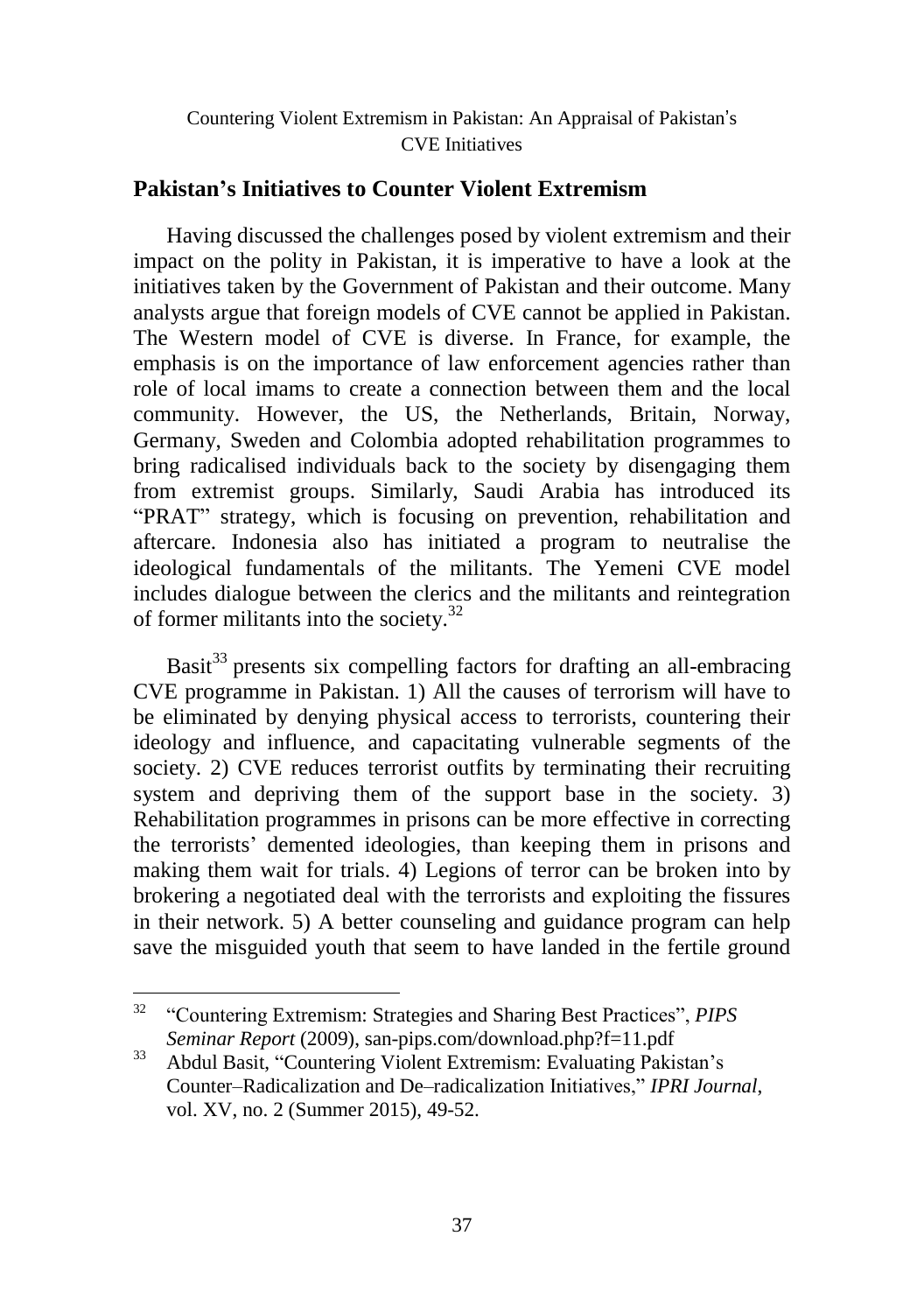of terrorism. 6), Those terrorists who surrender themselves to the state should be allowed to live a normal life.

Pakistan made an effort to apply a comprehensive CVE strategy. This strategy can be said to have adopted an international model of CVE, i.e., of engagement and de-radicalisation on one hand, and counterradicalisation in the form of use of force, on the other. Pakistan's CVE policy is two pronged: de–radicalisation and counter-radicalisation. After defeating TTP in Swat, a rehabilitation programme for indoctrinated youth was introduced under the supervision of Pakistan Army. Similar programmes were introduced in parts of Punjab, some supervised by Counter Terrorism Department, others were conducted in collaboration with some non-governmental organizations.<sup>34</sup>

Of capital importance was the decision to launch Operation Zarb-e-Azb on June 15, 2014, in the tribal areas when the peace talks with the Taliban ended without achieving their objectives. The operation proved successful in debasing and dismantling the organisational structure of militant outfits active in the FATA. Though it helped in improving the security situation inside the country and provided space for better regional coordination to counter terrorism and promote stability in the region, $35$  it is still believed that the various attacks by TTP show that they have not been flushed out of the area completely.

The question, however, remains whether such routine military operations will prove successful in eliminating the menace of extremism, which seems widespread even after the launch of the operation. Realising that terrorism in all its manifestations poses a serious threat to national harmony in Pakistan, the Government of Pakistan passed various bills, which again reflect international models of CVE. Pakistan's National Assembly passed the National Counter-Terrorism Authority Bill in 2013. The bill revitalised the dysfunctional National Counter-Terrorism Authority (NACTA), established in 2010. As a result of this bill, Pakistan

 $34$  Ibid., 44-68.

<sup>35</sup> "Pakistan's Security Landscape in 2014," <http://san-pips.com/index.php>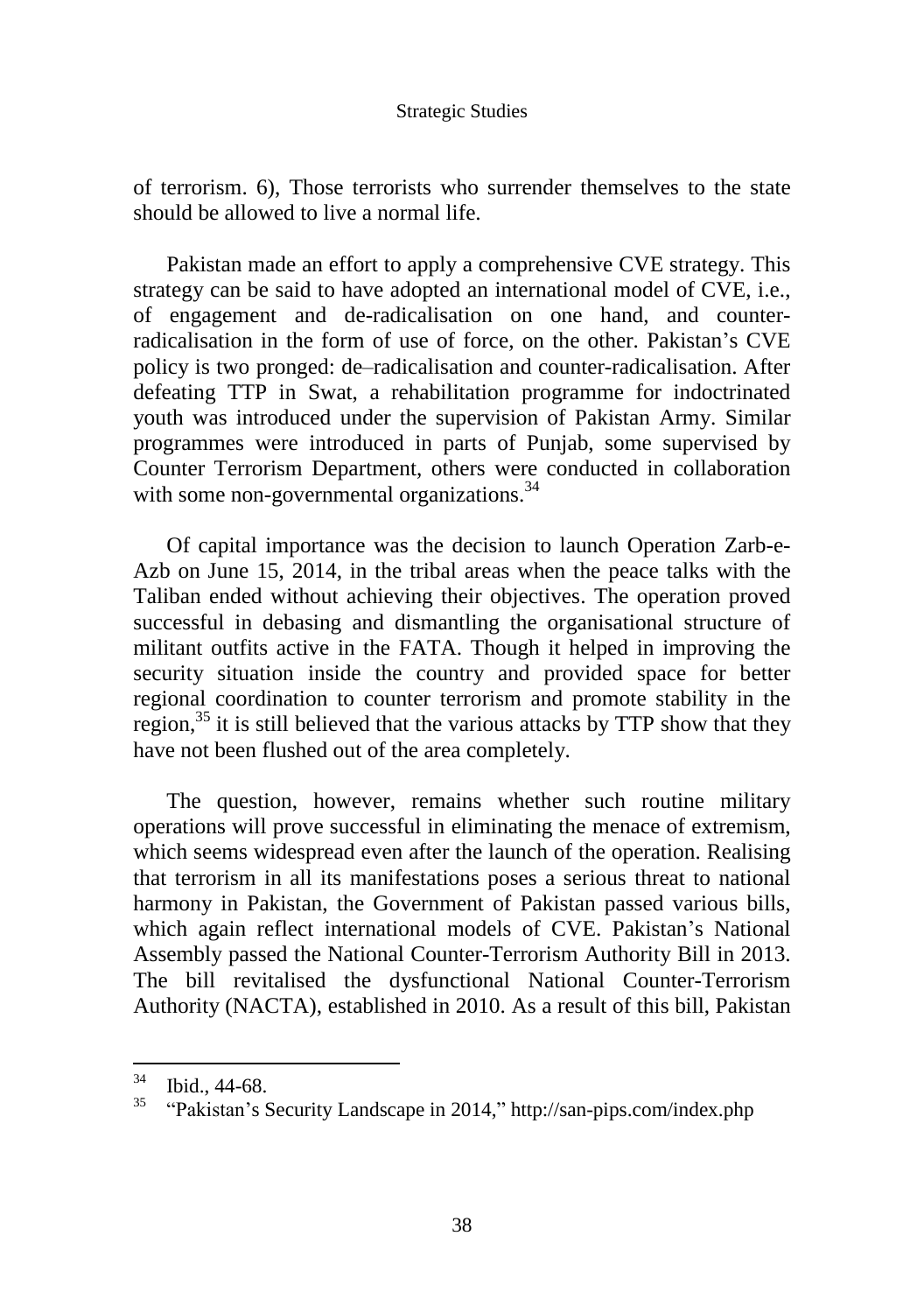announced its first ever National Internal Security Policy (NISP) on February 25, 2014.

NISP is established on mutual inclusiveness and integration of national efforts. It is based on three elements: 1) dialogue with all stakeholders; 2) isolation of terrorists from their support systems; 3) enhancing deterrence and capacity of security apparatus to neutralise the threats to internal security of Pakistan.<sup>36</sup>

A major step to counter violent extremism was the initiation of the National Action Plan (NAP) after the brutal attack on Army Public School in Peshawar on December 16, 2014. The 20-point  $NAP^{37}$  very clearly defines the government's counter-radicalism and counterterrorism strategy by announcing zero tolerance for militancy and the steps to strangle terrorist organisations by choking their financing and dismantling their communication networks physically and on media as well.

To this end, various steps including raising a counter-terrorism force, conviction of the terrorists through military courts and reformation of criminal system were suggested. To counter religious and sectarian terrorism, madrassah reforms and scrutinising of religious material were made necessary to prevent the spread of hate material. NACTA was proposed to be strengthened to make peace long lasting. FATA reforms, issue of Afghan refugees, Baluchistan reconciliation and taking the Karachi Operation to its logical conclusion were the other major steps that NAP vowed to accomplish. However, the general perception is that the military component of NAP was implemented effectively and there is a strong expectation that civilian aspect of the NAP be flashed out and operationalised. This would help the government to deal with the threat of violent extremism.

<sup>36</sup> "Text of National Security Policy 2014-2018," *Nation*, February 27, 2014, http://nation.com.pk/islamabad/27-Feb-2014/text-of-national-securitypolicy-2014-18

<sup>&</sup>lt;sup>37</sup> "National Action Plan," http://nacta.gov.pk/Download\_s/Presentations/ National Action Plan NACTA Pakistan.pdf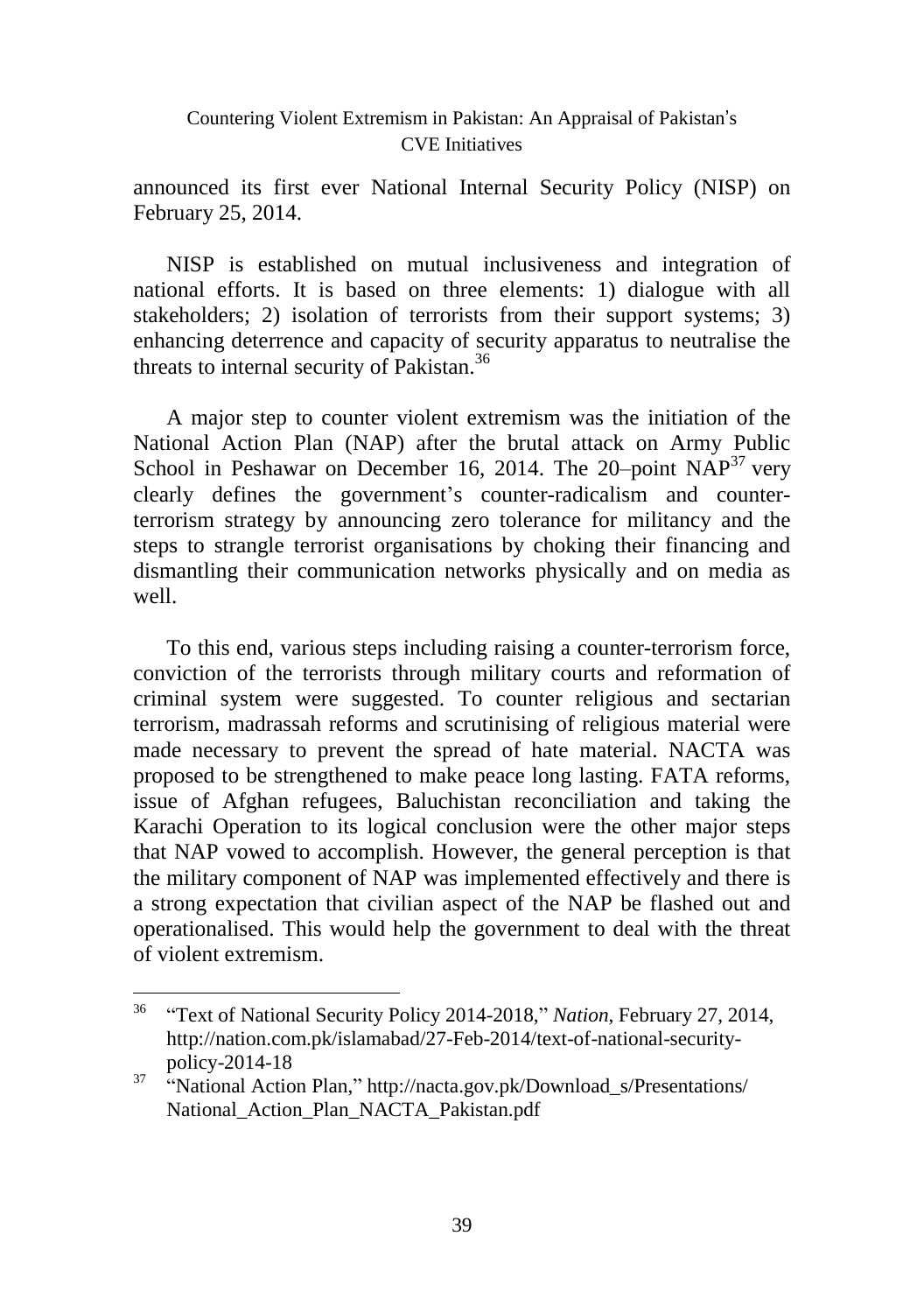Moreover, audit of their accounts and transfer of their fund through banks will go a long way in monitoring of madaris. In addition, the efforts of the government to block terrorists' funding through Hawala and Hundi have proved successful to some extent. The government's decision of zero tolerance with regard to hate speech and fanning of sectarianism in Punjab is a step in the right direction but it needs to be implemented fully and comprehensively in all provinces. Moreover, kidnapping for ransom and collection of funds, most commonly used by terror organisations particularly in Karachi and Khyber Pakhtunkhwa, have shown downward trends.

A global study by the London-based Institute for Economics and Peace has ranked Pakistan third on the Global Terrorism Index (GTI) list. The report, however, highlights that from 29 in 2012, the number of acts of violence perpetrated by different groups has dropped to 23 in 2013. Those responsible for violent extremism are not only from Islamist groups, but also from separatist movements.<sup>38</sup>

<sup>38</sup> "Pakistan Ranks Third on the Global Terrorism Index," *Dawn*, November 18, 2014, http://www.dawn.com/news/1145300 (accessed December 15, 2015).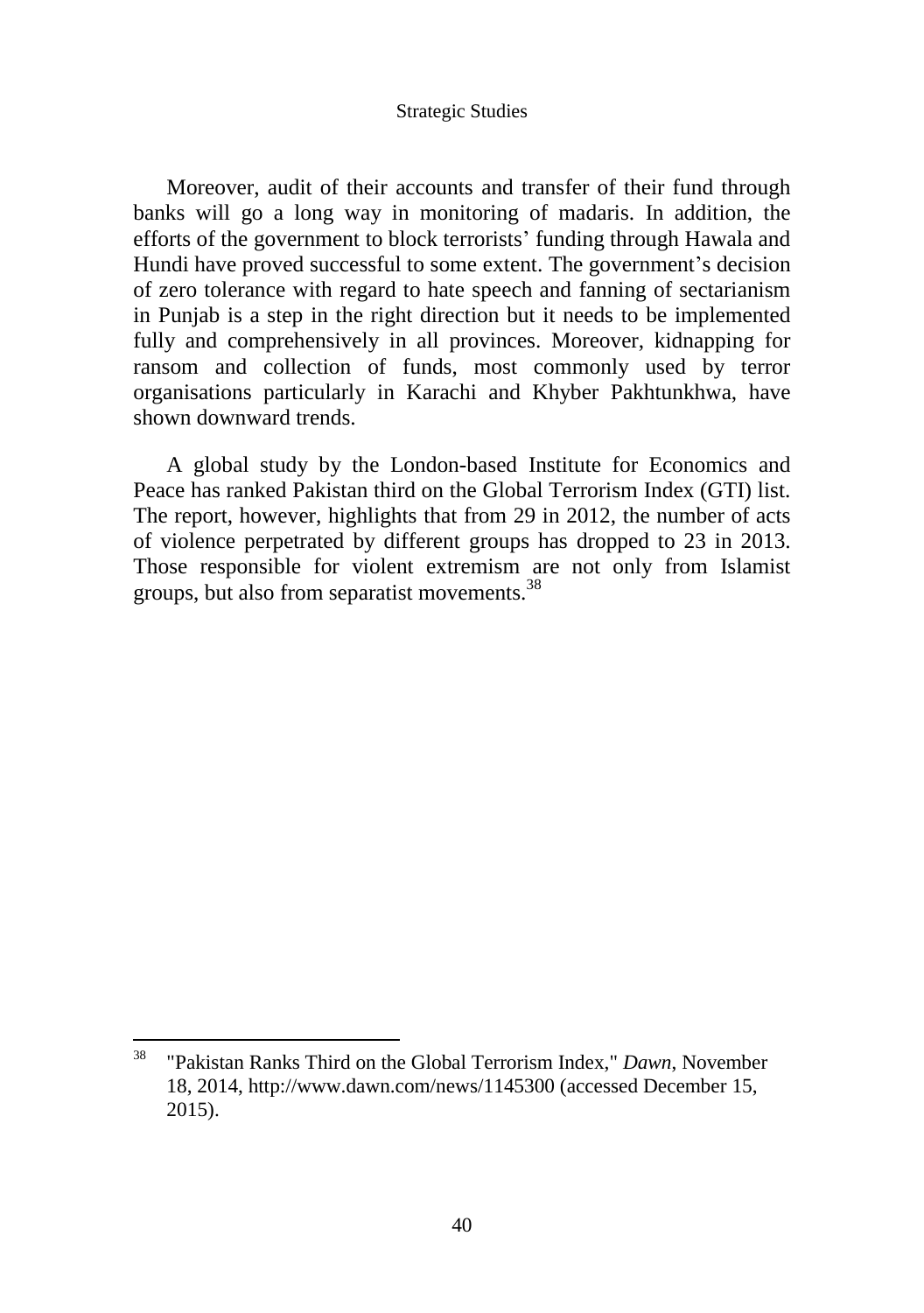

## $Figure - 2$

The statistics of year 2014 present a positive trend in terms of security situation, as there was decrease in incidents of violence. The number of terrorist attacks came down by 30 per cent as compared to 2013<sup>39</sup>

Often Pakistan is accused of patronising non–state actors as "strategic assets." Realiing that these non–state actors are threatening the sovereignty of the state, Pakistan has also started to address the regional and international concerns regarding radicalisation and terrorism. Important landmarks in this direction were the hosting of "Heart of Asia Conference" in December 2015 and the Quadrilateral Coordination Group (QCG) talks in January 2016, aimed at kick-starting peace talks

**Source:** visionofhumanity.org

 $\overline{a}$  $39$  "Pakistan Time Line," 2015, http://www.satp.org/satporgtp/countries/pakistan/timeline/index.html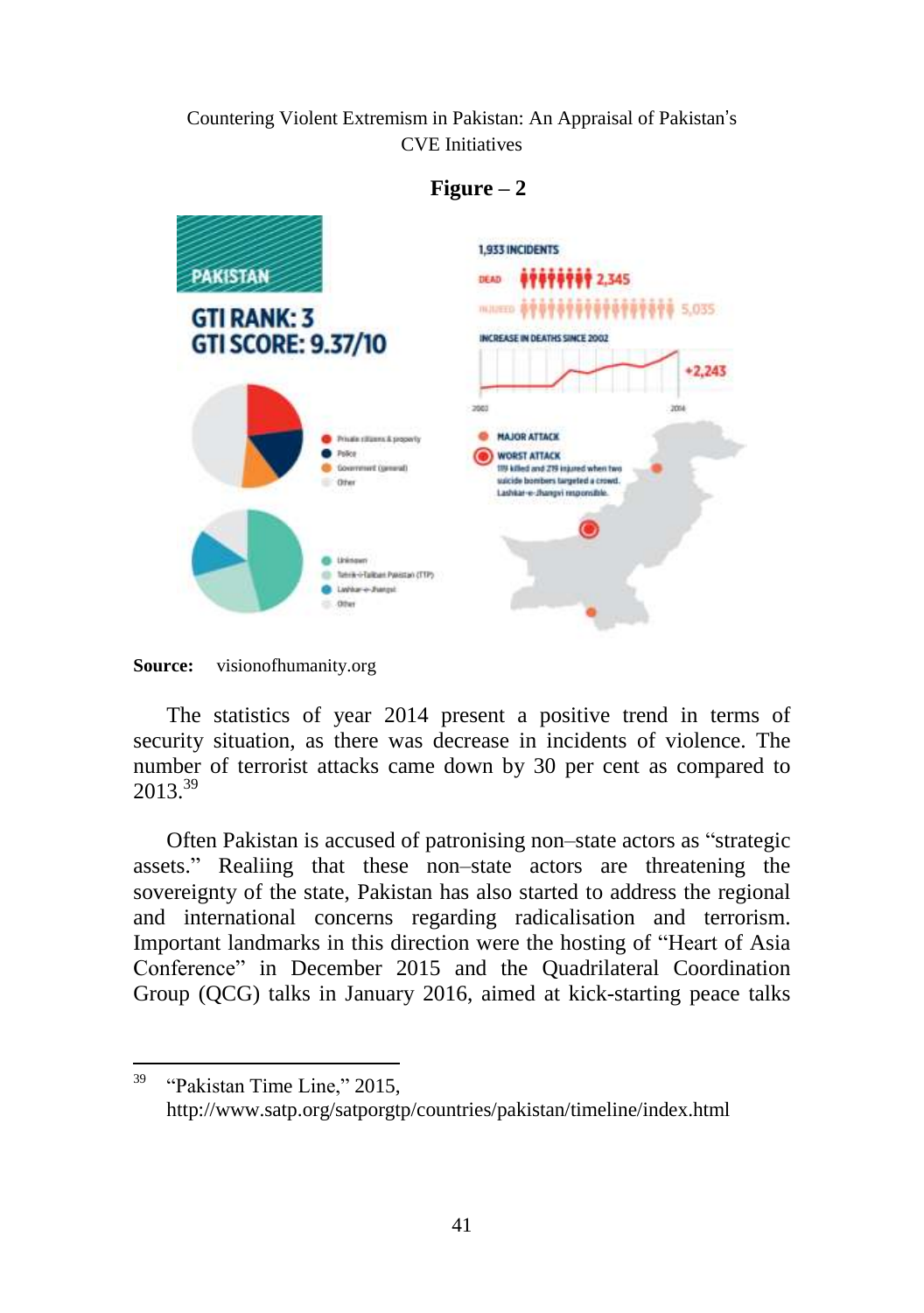between Afghanistan and Taliban, were steps toward dialogue with mutual consent of all parties concerned.

Moreover, Pakistan's cooperation with India in the wake of the recent attacks on Pathankot air base in India is a positive step in improving relations between the two states. The Prime Minister of Pakistan Nawaz Sharif clearly stated that Pakistan will not allow its soil to be used against any other country for terrorism. To show its commitment, Pakistan arrested many workers of Jaish-e-Muhammad, a step appreciated by India.

These initiatives were lauded at global level as well, but the assertion and accusations remained the same. A January 2015, Brookings Institution paper suggested that the US should convene counter violence practitioners and experts, diaspora leaders and academics to guide the development of the counter violent extremism agenda in Pakistan. The successful efforts and practices there can ultimately serve as a blue print for other regions facing similar challenges. $40$ 

In this regard, Prime Minister's address to the UN General Assembly in September 2014 is very important. He said that the threat of terrorism should be defeated by addressing underlying causes, opposing extremist ideologies and countering the narrative of terrorists through the just resolution of "the several instances of oppression and injustices against Muslim in various part of the world." $41$ 

### **Recommendations**

 $\overline{a}$ 

The growing radicalism demands strengthening of internal security based on mutual consensus of all stakeholders. It is because the major

<sup>&</sup>lt;sup>40</sup> Hedieh Mirahmadi, et.al, "Empowering Pakistan's Civil Society to Counter Global Violent Extremism," *Brookings Institution* (January 2015), [http://www.brookings.edu/research/papers/2015/01/countering-extremism](http://www.brookings.edu/research/papers/2015/01/countering-extremism-pakistan-civil-society)[pakistan-civil-society](http://www.brookings.edu/research/papers/2015/01/countering-extremism-pakistan-civil-society)

<sup>&</sup>lt;sup>41</sup> "Statement by PM during the General Debate of the Seventieth Session of the UN General Assembly," September 30, 2014, http://www.pmo.gov.pk/pm\_speech\_details.php?speech\_id=62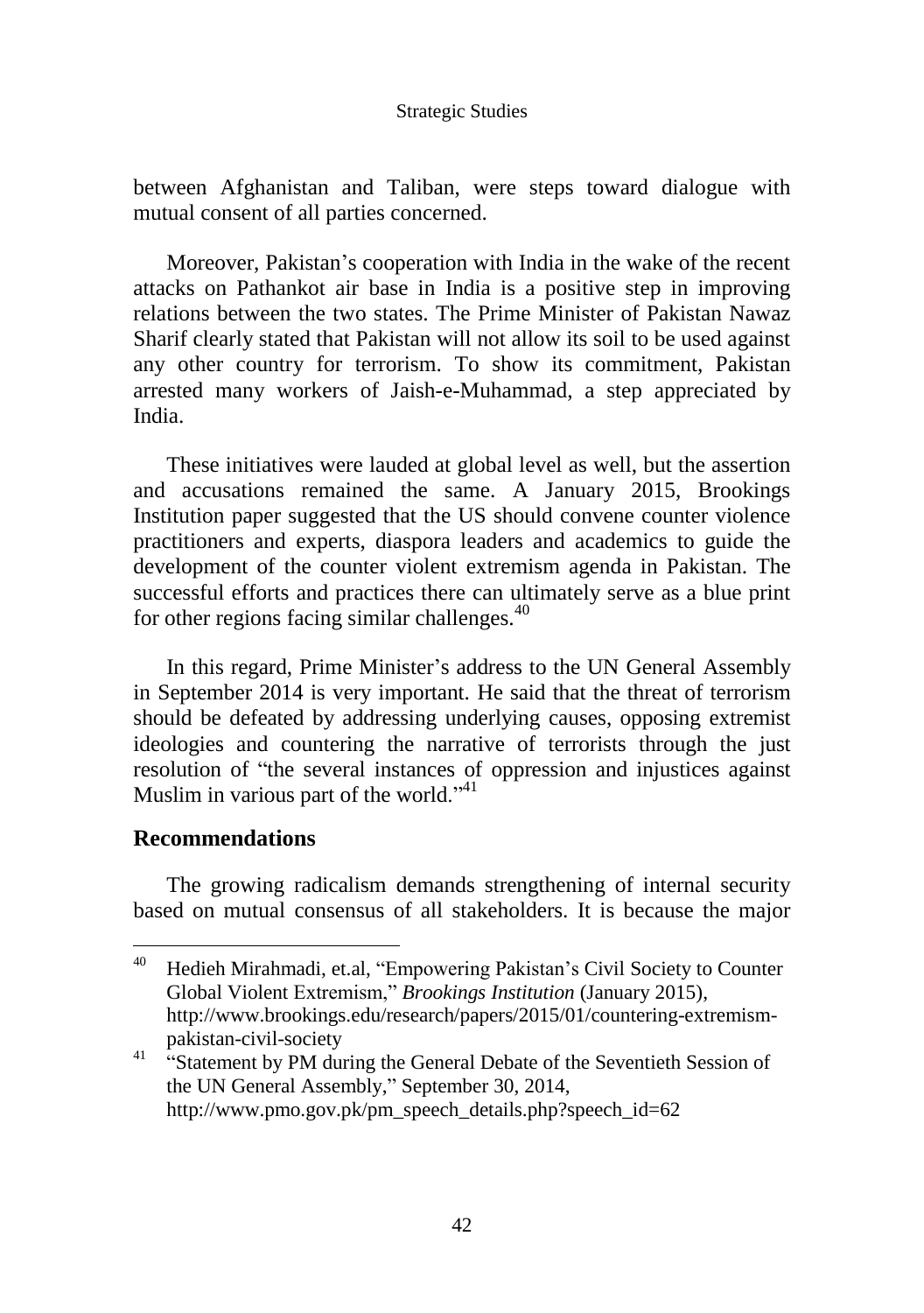hurdle for Pakistan in tackling this menace is weak governance. Good governance will help in building institutions, besides bringing systematic cohesion among all relevant institutions and society as a whole. It will also help in bringing political and economic stability, a prerequisite to meet external challenges.

We have to realise and accept that the ethno-sectarian problems will remain a huge impediment in economic prosperity. At domestic level the government has to adopt an "Engage and get Engaged" approach by bringing together all stakeholders at the table as ethnic, sectarian and religious divide are threats to internal harmony.

On matters of international relations, Iran–Saudi Arabia tension should not bring Pakistan to a position where it has to stand with one at the cost of losing the other. The government should call for parliamentary debate to reach a consensus on maintaining neutrality, keeping in mind the domestic and international pressures. The government has to decide wisely because the nation cannot afford to get embroiled into Iran–Saudi Arabia cold war when it is still embroiled in the WoT.

All stakeholders, the governments, political and religious leaders and civil society need to play their role by influencing the masses to reject violence, specifically in the form of sectarian and ethnic conflicts. It is also important to engage faith communities in dialogue to have one voice against violence and to counter this menace.

The responsibility to falsify the terrorist narratives (that misrepresent Islam) and to develop a counter–narrative lies with political and religious leadership and civil society. If such ideas are not challenged or denounced, extremism will continue to flourish even if thousands of extremists are eliminated.

Finally, implementation of the NAP in letter and spirit is the best means to effectively choke terrorism financing, prevent abuse of social media and sustain meaningful madaris reform. Economic and political reforms in FATA need to be introduced, which will be beneficial not only for the area, but also for the entire country.